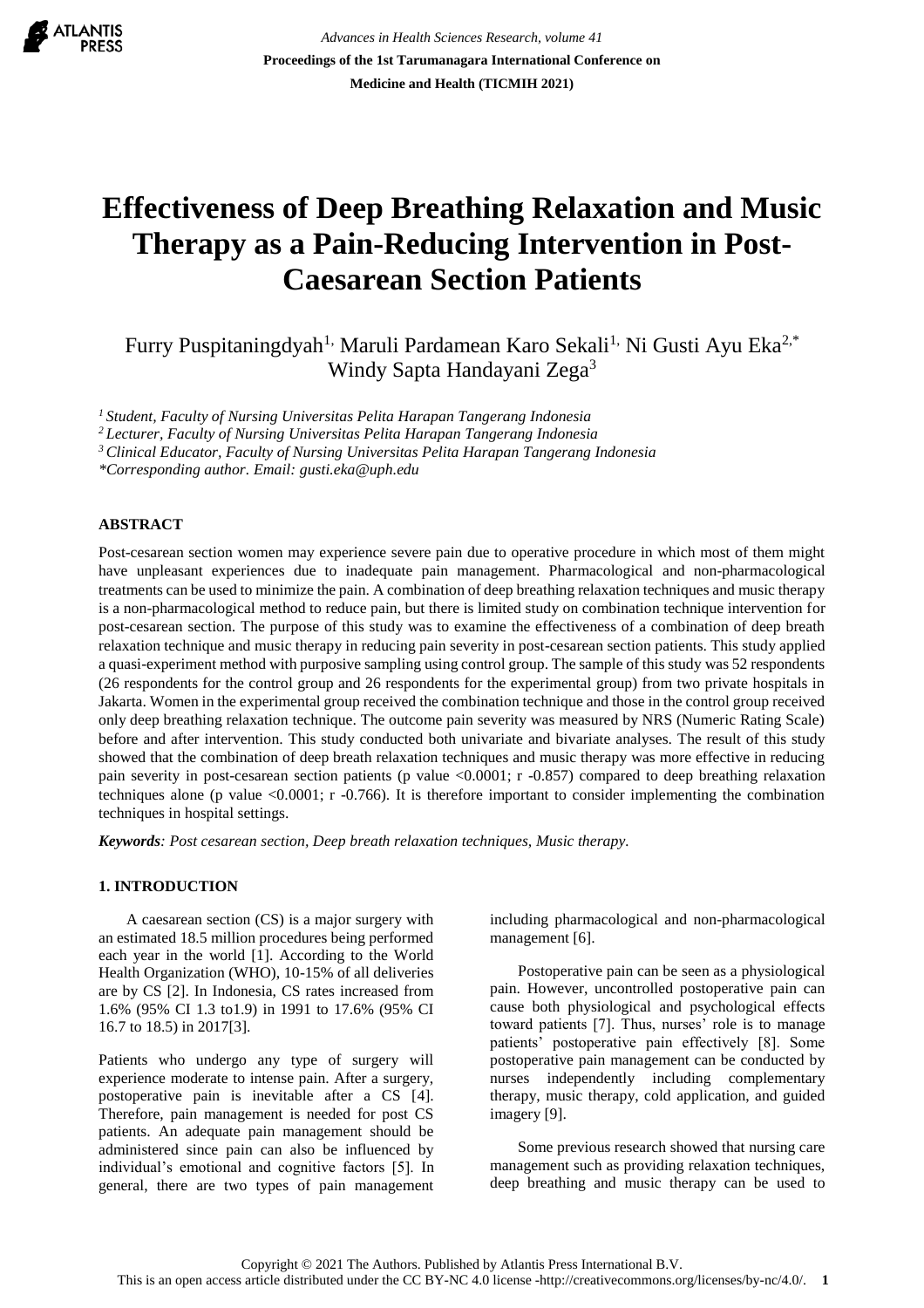reduce patients' pain [10], [11]. A relaxation therapy can reduce an individual's adrenaline hormone that causes feeling of calm and decrease sympathetic nerve activity that could be useful for reducing pain [12]. A study by Pujiarto identified that utilization in regard with combination of deep breathing relaxation techniques and music therapy can reduce pain severity for patients with post open reductional internal fixation/ORIF [13]. However, it is noted that there is limited study in regard with using the combination of deep breathing relaxation technique and music therapy for post-cesarean section women. As CS also can lead to pain severity due to the surgical incision, it is important for supporting the CS-women for managing their pain severity.

Deep breathing relaxation technique is one of many non-pharmacology managements for reducing pain post-operative [10]. On the other hand, a previous study further argued that combination therapies such as music therapy and deep breathing relaxation techniques can also decrease post-operative pain [13].

Based on the above discussion, it is crucial for nurses to provide effective pain management for post-CS patients in which previous studies suggested using one or more non-pharmacologic pain management. Therefore, this study examined the effectiveness of combination of deep breathing relaxation technique and music therapy in post-CS patients using control group.

#### **2. METHOD**

This study was a quasi-experimental study using pre-post design with control group [14]. A purposive sampling was applied in this study with inclusion criteria including post-caesarean section women on day 1 ( $H+1$ ), cooperative, fully alert, and aged 25-45 years.

The instruments used in this study were MP3/mobile phone with a classical music and a headset as well as a guideline for deep breathing relaxation technique. The pain severity was measured using the NRS (Numeric Rating Scale) [15] ten minutes before and ten minutes after intervention. The pain scale on the NRS was categorized into 0 (no pain), 1-3 (mild pain), 4-6 (moderate pain), 7-10 (severe pain).

The population of the study was 118 postcaesarean section women (three months population) consisted of 74 women at Hospital A and 44 women at Hospital B in which the average of the monthly

population was 40 women. The sample size of this study was calculated using Slovin's formula,  $n =$ N  $1 + Ne^2$ whereby  $e = 10\%$ . The calculations are displayed below:

$$
n = \frac{N}{1 + Ne^{2}}
$$

$$
n = \frac{40}{1 + 40 (0,1)^{2}}
$$

 $n = \frac{40}{14}$  $\frac{40}{1.4}$  = 28.57 + 10% = 31.42; adjusted to 32 respondents. This also means that this study should recruit 32 respondents for control group and 32 respondents for experimental group (t otal of 66 respondents).

This study also used a proportion of 2:1 according to the population size in each hospital. Therefore, the target respondents at Hospital A were 44 respondents (22 respondents for control group and 22 respondents for experimental group). The target respondents at Hospital B were 22 respondents (11 respondents for control group and 11 respondents for experimental group). Based on the calculation of the sample size, this study should recruit 66 respondents. However, this study only recruited 52 respondents (78.78% of the target sample). This study was carried out between April – May 2021. The statistical test of this study was applied using the IBM SPSS version 27. In addition, this study achieved an ethical approval from the Mochtar Riady Institute for Nanotechnology (MRIN) Ethical Review with number 2101003-04.

#### **3. RESULT**

Table 1 shows the pain level of respondents in both control-experimental groups before intervention. Both groups reported moderate level of pain that consisted of 76.9% for control group and 69.2% for experimental group. Both groups also identified similar minimum pain's scale. H owever, their maximum pain's scale, mean and SD (Standard Deviation) were slightly different.

Based on table 2, both groups reported that almost two-third of the respondents were in moderate level of pain with 73.1% for control group and 65.4% for experimental group after intervention. Both groups also reported similar minimum pain's scale. However, both groups revealed obvious differences in their maximum pain's scale, mean and SD. This study further examined the differences of pre-post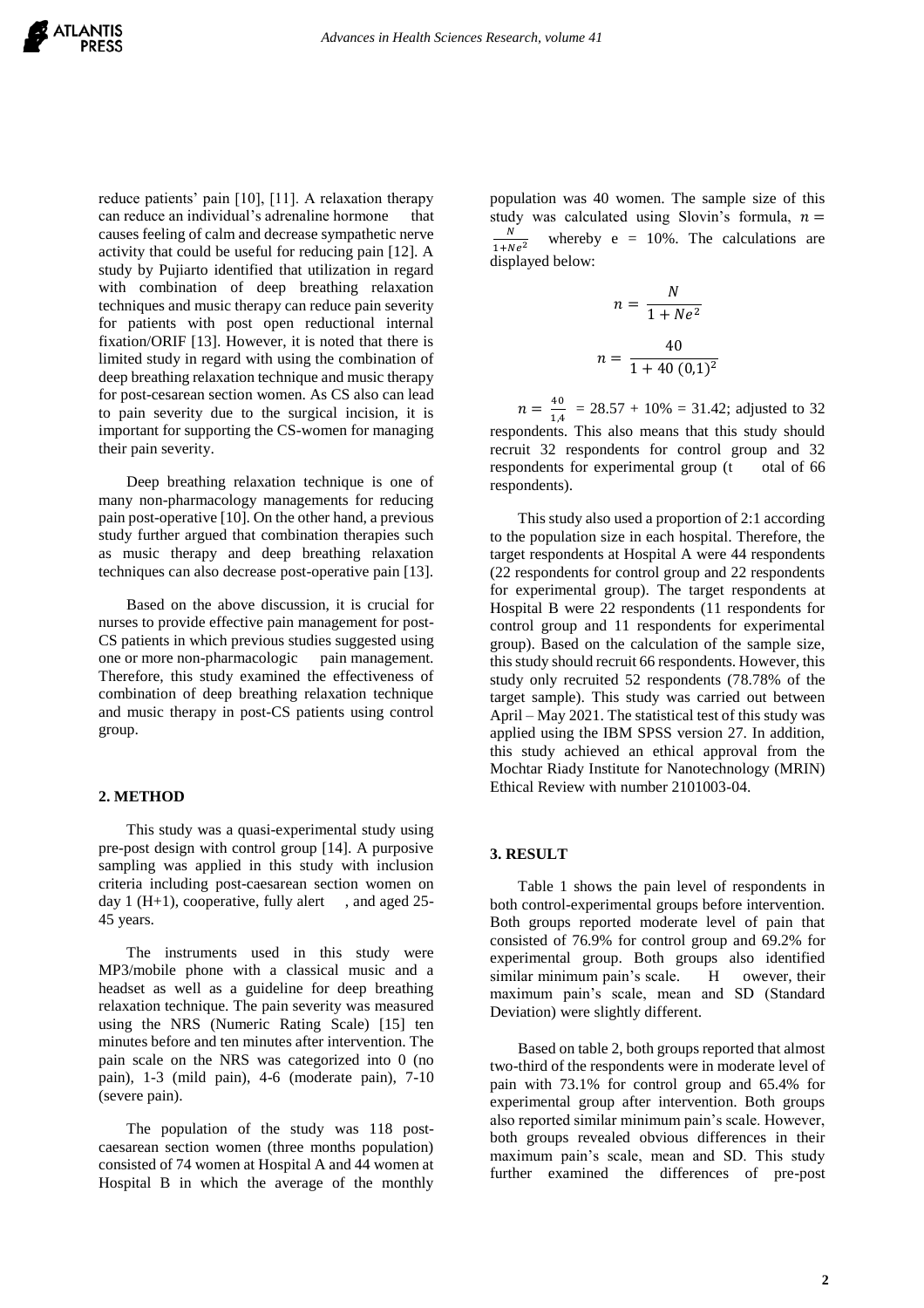intervention in both groups. A Wilcoxon signed rank test was used to analyze the differences of before-after interventions. The test was chosen due to the data in

Table 3 shows that there were significant differences of pain severities between pre-post intervention in the two groups with p value <0.0001. This also means that both interventions in both groups were significant in reducing pain severities. In other words, the combination of deep breathing relaxation technique and music therapy or deep breathing relaxation technique alone can reduce the pain severity in post-caesarean section patients. In addition, this study showed that the effects of the intervention in the

this study was not normally distributed. The results of the test can be seen in the table 3.

groups were negative  $(r = -0.766$  for control group and  $r = -0.857$  for experimental group). This means that both interventions had decreased the respondents' pain severity. However, the effect of the intervention in the experimental group was higher than in control group  $(r$  value of experimental group  $>$  control group). This result indicated that the combination of deep breathing relaxation and music therapy technique was more effective than deep breathing relaxation technique alone.

**Table 1 The pain level of control-experimental groups in pre-intervention (n=26)**

| Group        | Min | Max | Mean | SD     | <b>Pain level</b> | $n\left(\frac{0}{0}\right)$ |
|--------------|-----|-----|------|--------|-------------------|-----------------------------|
| Control      | 3   | 8   | 5.3  | 1.2985 | Mild              | 1(3.9)                      |
|              |     |     |      |        | Moderate          | 20(76.9)                    |
|              |     |     |      |        | Severe            | 5(19.2)                     |
| Experimental | 3   |     | 5.5  | 1.2056 | Mild              | 2(7.7)                      |
|              |     |     |      |        | Moderate          | 18(69.2)                    |
|              |     |     |      |        | Severe            | 6(23.1)                     |

**Table 2 The pain level of control-experimental group in post intervention (n=26)**

| Group        | Min                         | Max | Mean | <b>SD</b> | <b>Pain level</b> | $\mathbf{n}(\%)$ |
|--------------|-----------------------------|-----|------|-----------|-------------------|------------------|
| Control      | $\mathcal{D}_{\mathcal{A}}$ | 8   | 4.3  | 1.4077    | Mild              | 5(19.2)          |
|              |                             |     |      |           | Moderate          | 19(73.1)         |
|              |                             |     |      |           | Severe            | 2(7.7)           |
| Experimental | 2                           | 5   | 3.7  | 1.0792    | Mild              | 9(34.6)          |
|              |                             |     |      |           | Moderate          | 17(65.4)         |
|              |                             |     |      |           | Severe            | $\theta$         |

# **Table 3 The difference between pre- post pain severity in the control-experimental group**

| Group        | <b>Wilcoxon Test</b> |                  |          |          |  |  |
|--------------|----------------------|------------------|----------|----------|--|--|
|              | Median<br>(Pre)      | Median<br>(Post) | p value  |          |  |  |
| Control      |                      |                  | < 0.0001 | $-0.766$ |  |  |
| Experimental |                      |                  | <0.0001  | $-0.857$ |  |  |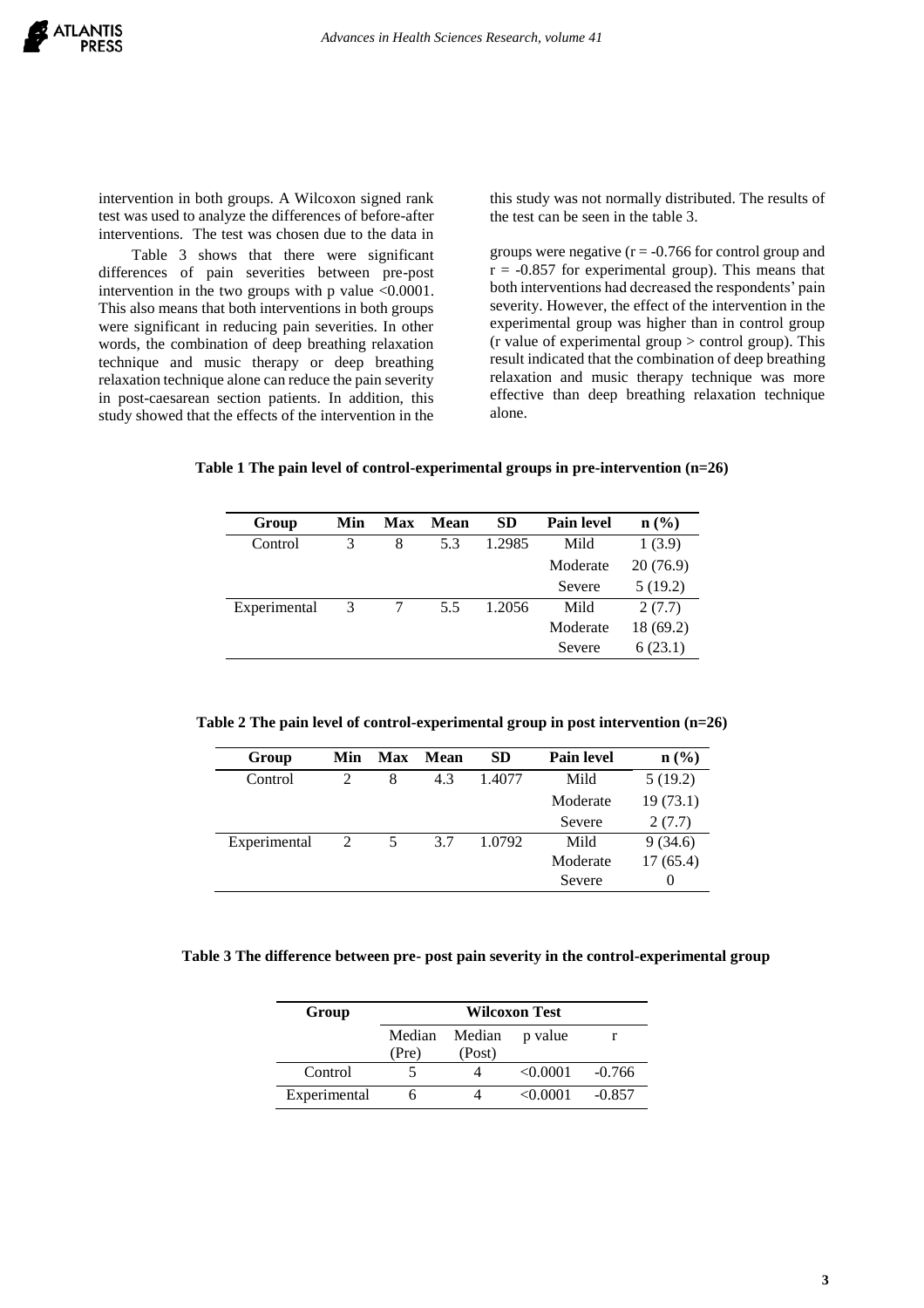## **4. DISCUSSION**

This study aimed to examine the effectiveness of combination of deep breathing relaxation technique and music therapy for reducing pain in post SC patients using control group. The control group in this study only received deep breathing relaxation technique. Both groups were assessed for their pain severity before and after interventions.

The results of this study indicated that both groups were in the level of moderate pain before the intervention (experimental group: Mean 5.3; SD 1.2985 and control group: Mean 5.5; SD 1.2056). The result of this study is supported by two previous studies [10], [11]. Amita's study using deep breathing relaxation technique reported that their respondents were in moderate level of pain (Mean 5; SD 0.516) before the intervention. Meanwhile, Utomo's study using the combination of deep breathing relaxation technique and music therapy also revealed that their respondents pain level before the intervention were moderate (Mean 5; SD 0.47) [11].

This study also showed that after receiving intervention in both groups, the pain severities of the respondents were also in moderate level of pain. However, the results of pain's maximum scale and mean were reduced. This showed that there was reduction of pain level after the interventions. In other words, both interventions can be used to reduce pain level in post-caesarean section patients. Two previous studies further reported that both intervention techniques can decrease individual's pain along with individual's fatigue and anxiety [16], [17].

Moreover, this study examined post-CS patients' pain severity differences before and after intervention using a Wilcoxon signed rank test. Both groups revealed that the interventions can decrease their pain severity (p value  $< 0.0001$ ). This also means that there were significant differences of pain severity before and after intervention in both groups with more effect shown in the intervention group (r value of experimental group > control group). A previous study was supported that the combination technique was significantly decreasing pain severity [11]. Though not specifically on post-SC, the result of this study is in accordance with the results of previous research conducted by Utomo at Ungaran Hospital [11]. This study argued that the combination of music therapy and deep breathing relaxation technique had more effect in reducing pain than only deep breathing relaxation techniques in post-major surgery patients (p

value 0.0001) by conducting a Mann Whitney test. A study by Mutiarasari also supported that the combination of deep breathing relaxation technique and music therapy had a significant effect on reducing the pain scale of postoperative patients (p value 0.0001), especially for patients with upper and lower extremity fractures [18].

It is noted that this study provides evidence in regard with the effectiveness of combination of deep breathing relaxation technique and music therapy in reducing pain severity. However, this study only recruited respondents at two hospitals which could not be representative for all post-caesarean section women in Indonesia. Thus, generalizing the results of this study is warranted. This study also only recruited 78.78% of the target sample. Further study using larger number of respondents is recommended.

#### **5. CONCLUSIONS AND SUGGESTIONS**

Deep breathing relaxation technique and music therapy can be administered to reduce pain as nonpharmacology therapy. The results of this study support the view that both therapies can be useful intervention to alleviate pain severity in postcaesarean section. This study also shows that pain was significantly decreased both in experimental and control group. However, the combination of deep breathing relaxation technique and music therapy was more effective than deep breathing relaxation technique alone. Therefore, it is hoped that pain-nurse at hospital can provide non-pharmacologic pain management using the combination therapies instead of only deep breathing relaxation technique. Further study is recommended using larger number respondents and exploring the experiences in the therapy activities for pain-reducing in hospitals using qualitative study.

#### **ACKNOWLEDGMENTS**

The researchers would like to thank all respondents for their willingness to participate in this study. Additionally, thank also for two private Hospital Management and Faculty of Nursing Universitas Pelita Harapan for providing permission to ensure this study could be completed.

# **REFERENCES**

[1] L. Gibbons, J. M. Belizán, J. A. Lauer, A. P.